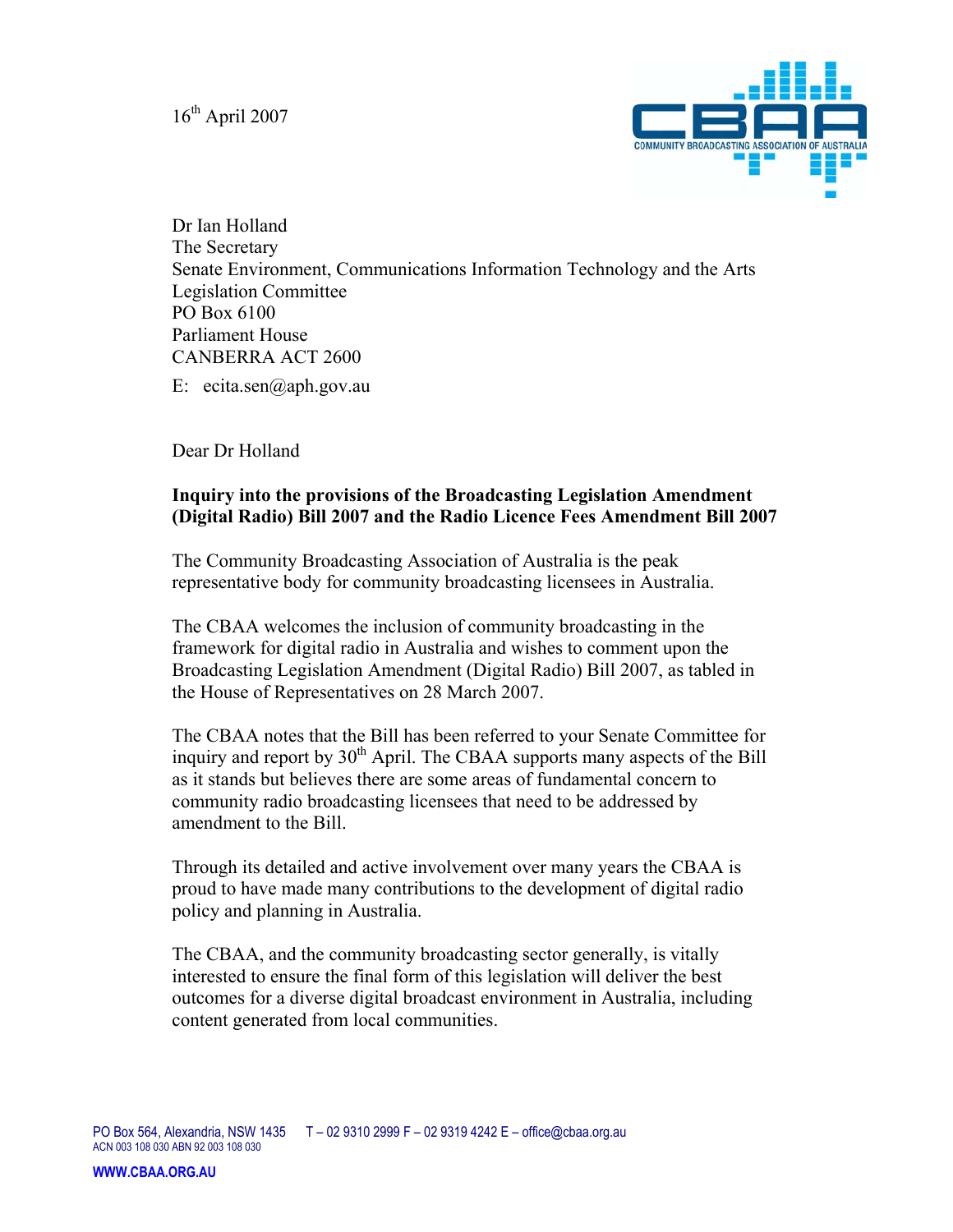The community radio sector has been an active participant in digital trials and in the development of innovative approaches to digital media. The sector is a breeding ground for the development of new and innovative content.

Over recent years it has been widely acknowledged that community generated content has provided some of the primary impetus for the uptake of new media forms, and the community broadcasting sector has over 30 years experience in the management and delivery of community based media.

The non-profit status and structure of community broadcasting operations ensures a focus on the development of new and engaging program material, and content that specifically services a broad range of communities of interest.

The Senate Committee would understand that such structures need to be carefully constructed to ensure on-going viability and optimal outcomes.

It is with this experience in mind that the CBAA makes the following points in regard to the current Bill and seeks the Committee's urgent engagement to formulate appropriate amendments, or, if that cannot be practically achieved before your reporting deadline of  $30<sup>th</sup>$  April, that these concerns be properly heard, considered and amalgamated into the final form of the Bill by a short period for public hearings and/or other means you may have at your disposal.

The CBAA cannot stress too highly the importance of the fundamental framework being in good shape to the successful introduction of digital radio in Australia.

# **The Minister's Announcement, October 2005**

In October 2005 the Minister for Communications, Information Technology and the Arts, Hon Senator Helen Coonan, announced the framework which sets out the basis for construction of the Bill now before the Parliament.

The Digital Radio technology envisaged by the Bill for introduction in the state capital cities is based on EU147 technology where a common 'multiplex' provides the means of transmission and is divided into 9 as the basic increment of digital capacity.

As it stands the Bill sets out a licensing regime that provides each of the existing metropolitan analog commercial radio licensees with the right to a designated fraction of digital multiplex capacities, effectively  $1/9<sup>th</sup>$  of a multiplex. Commercial radio licensees have a right to a further  $1/9<sup>th</sup>$  if that further capacity provides new services rather than replicating existing analog services.

Under the Minister's October 2005 announcement, existing metropolitan widecoverage community radio broadcasting licensees were to have a guaranteed right to digital carriage on all available multiplexes - apart from a multiplex in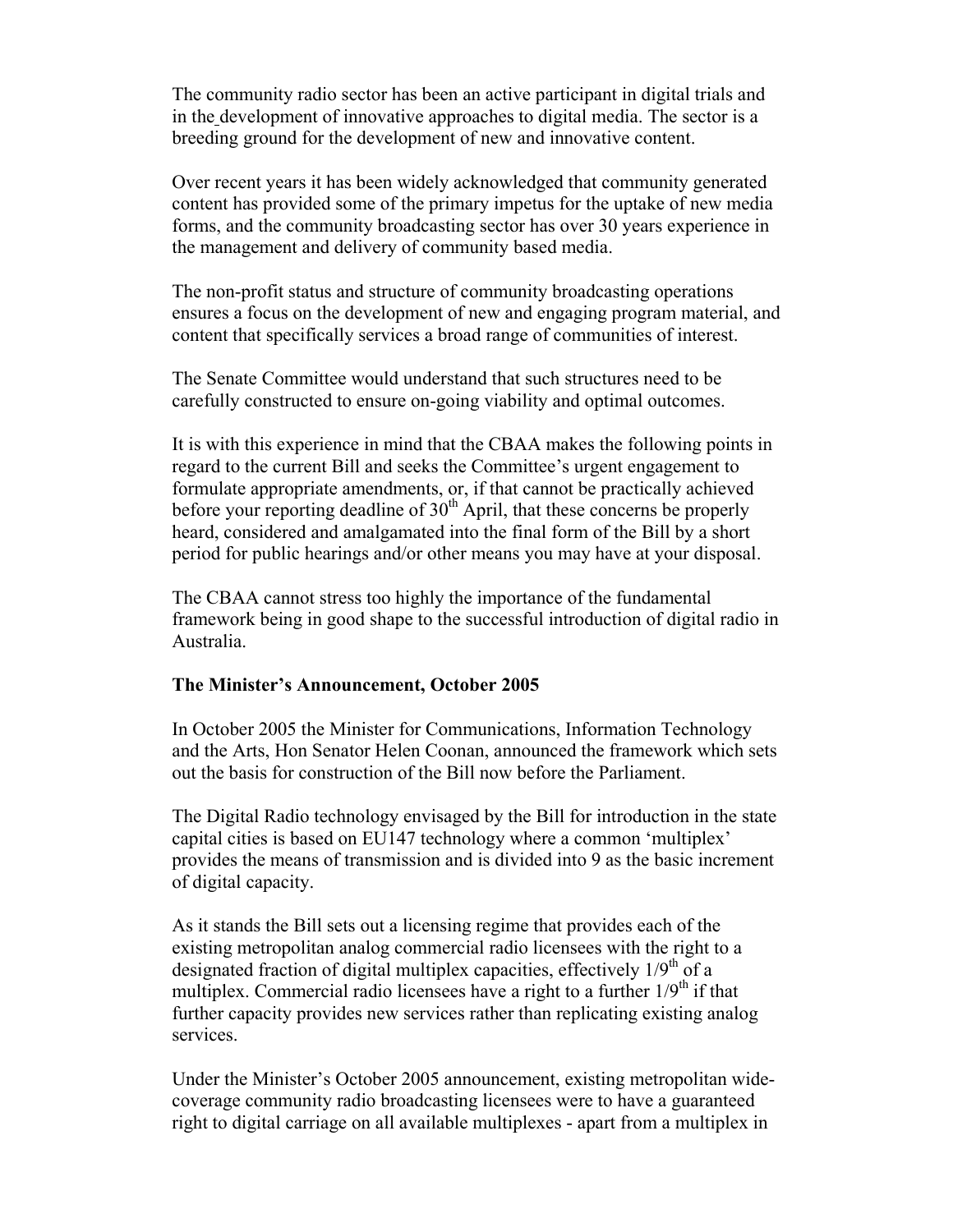each capital city solely providing capacity for national radio broadcasting services.

The amount of capacity access guaranteed for community radio services was to be based on  $1/9<sup>th</sup>$  increments in respect of each existing analog metropolitan wide coverage service, with a cap of  $2/9<sup>th</sup>$  applied to each individual multiplex. Community radio licensees were to determine use of this capacity on a collective or joint basis.

#### **Bill is at Variance with Minister's Announcement**

As it stands the Bill sets out a licensing regime for 3 types of multiplex.

Category 1, which is brought into being by the entitlement of commercial radio broadcasting licensees for digital capacity. Community radio broadcasting licensees are guaranteed access up to  $2/9<sup>th</sup>$  of each Category 1 multiplex.

Category 2, which is a multiplex for all comers - community, commercial or national radio broadcasting services. However Category 2 multiplexes are not considered foundation multiplexes and so there is no guaranteed entitlement for community radio access. Moreover, Category 2 multiplexes are only available by way of an auction allocation process.

Category 3, which is a dedicated multiplex for national radio broadcasting services only.

The difference from the original announcement is significant in that the Bill does not provide guaranteed capacity for community radio broadcasting services on all available multiplexes.

Moreover, access rights to digital capacity for the community broadcasting radio services can only arise where a multiplex is first brought into existence by virtue of commercial radio licensees exercising rights for digital capacity.

As the only path to digital for community radio broadcasting, this is not equitable or acceptable.

The Explanatory Memorandum at Page 35 tabulates the number of existing commercial licensees in each state capital. At Page 30 the Explanatory Memorandum does the mathematics on how many multiplexes will likely be needed for commercial broadcasting. Thereby the capacity available to community broadcasting, and any excess capacity, is estimated.

Our tabulation of that data is attached at Appendix 1 to this submission and clearly demonstrates the shortfall of capacity available for community radio broadcasting if community broadcasting services are limited by commercial radio broadcasting licensees exercising their minimum access rights.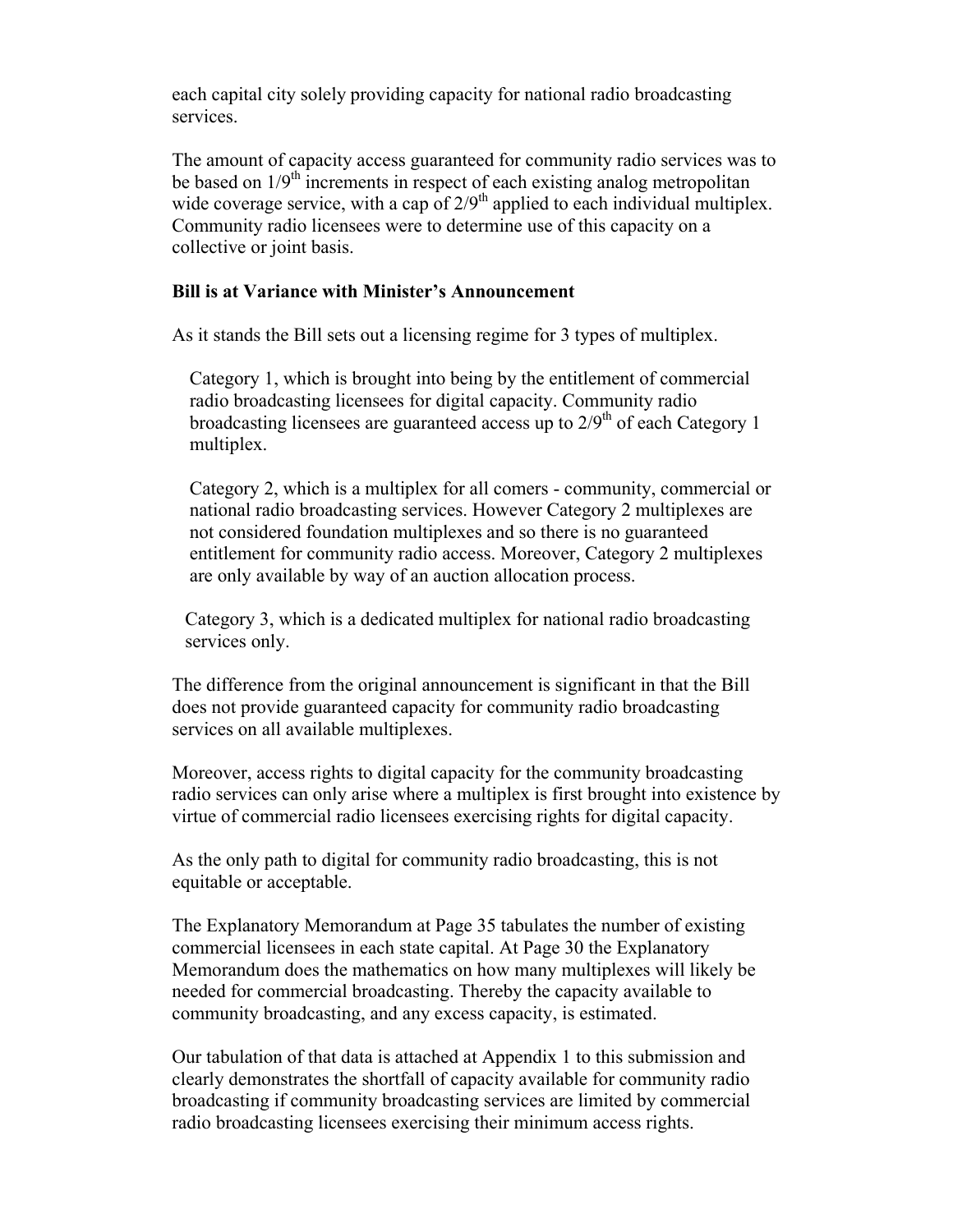The situation is eased somewhat if further multiplexes are licensed for additional commercial capacity as this gives rise to extra community capacity. But this is by no means certain.

There is a structural inequity in this arrangement that needs to be addressed.

Community radio broadcasting licensees should at least have access to digital capacity on the basis of  $1/9<sup>th</sup>$  of a multiplex per existing analog licensee and be able to access that capacity on any available multiplex, or even initiate the implementation of such a multiplex if resources permit.

The discussion so far presumes that community radio broadcasting licensees would only ever exercise a right of access to a multiplex operated by another party. It is conceivable that a case could arise where community broadcasting radio licensees collectively have a legitimate requirement for digital capacity and / or can work with other commercial and / or national services to develop a viable proposal for licensing of a multiplex. The current legislation prevents this mechanism for the community sector.

*A solution to this set of issues is that the Bill be amended to reflect the Minister's October 2005 announcement insofar as rights to capacity be available to community radio broadcasting licensees on all available multiplexes. That is, both Category 1 and Category 2 multiplexes.* 

*Where there is excess capacity available priority should be given to providing 1/9th multiplex entitlements in respect of all existing analog community radio licensees in each market. All multiplexes should be considered foundation multiplexes until existing community radio entitlements are exhausted.* 

*That is, community radio broadcasting licensees should be able to assert an access entitlement on any available multiplex.* 

# **Trading of the Access Obligation**

The CBAA suggests the Bill should allow flexibility in how guaranteed access entitlements might be technically effected.

For example, even where there are two multiplexes available it might, by agreement, be technically or operationally efficient to carry all the community radio broadcasting services on one multiplex.

In effect, this would be to allow for trading of the access obligation.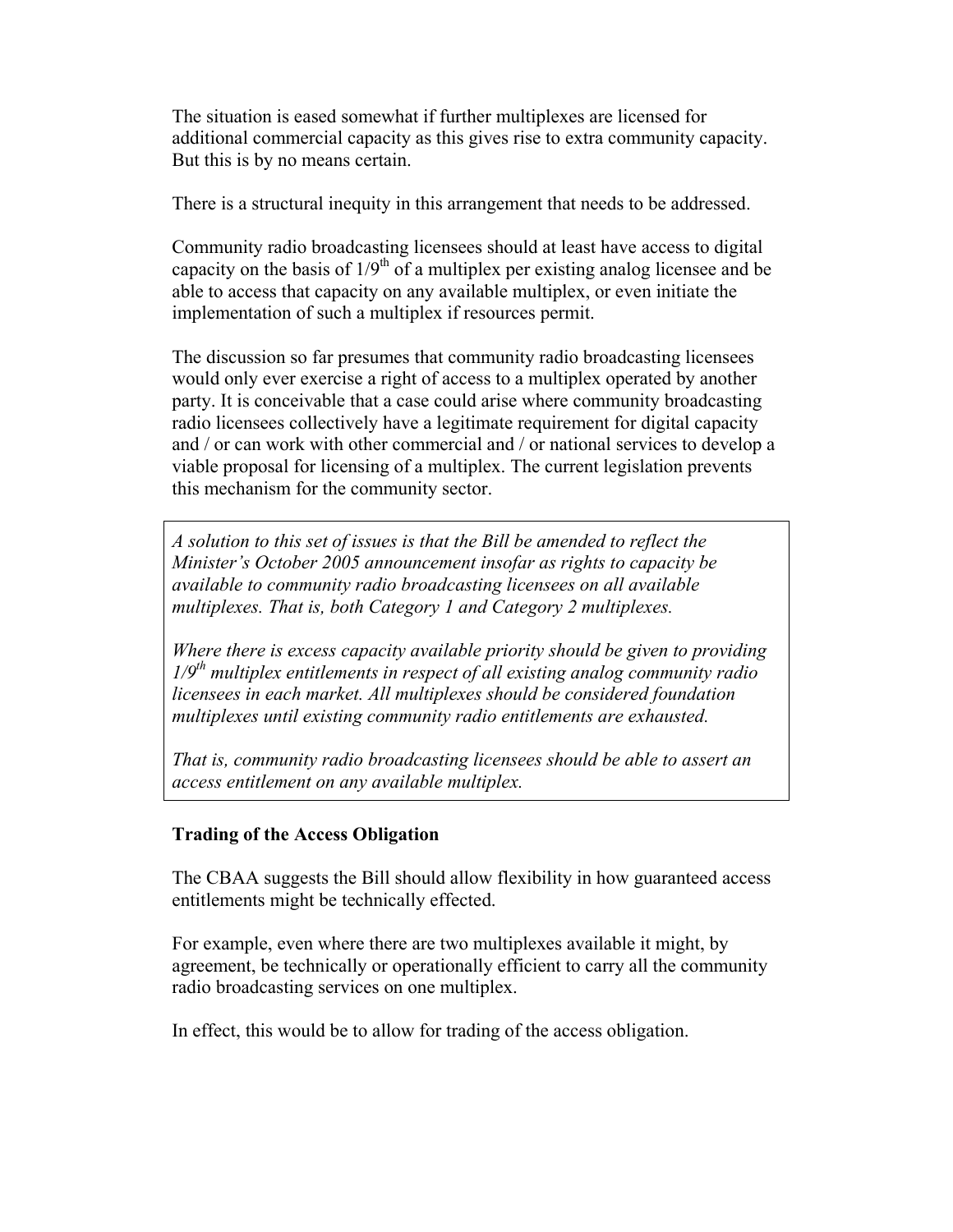### **Amendment to Replace Unworkable Management Structure**

The Bill sets out a collaborative framework for management of access to multiplex capacity by way of a "digital representative company" in each city.

This is one of a number of possible structural approaches and imposing this extra layer of management obligation in such detail seems unduly prescriptive.

Previously the CBAA has expressed concern about the detail of these arrangements. The CBAA appreciates the difficulty in establishing a structure for community radio participation in digital radio where, at least in the short term, there is a high likelihood of insufficient capacity to enable each existing analog community radio licensee to have  $1/9<sup>th</sup>$  of a multiplex.

As there is likely to be a shortfall in capacity available it follows there is a need for a structure or a process to determine decisions about the type and scope of services that will be provided.

In the initial stages of collaboration within the community broadcasting sector there is likely to be a range of options for the development, management and delivery of new digital content that services communities of interest.

In some cases collaboration may be at a capital city / state level but in other cases it may be at a national level. It is essential that the legislative framework for management and delivery of digital content is sufficiently flexible to maintain the most effective delivery to the communities of interest served by existing analog services.

At this point the CBAA has formed the view that licensing of digital community broadcasting services should be directly to existing analog community licensees at  $1/9<sup>th</sup>$  capacity, or a fraction of  $1/9<sup>th</sup>$  in the initial stages.

This would allow maximum flexibility for collaboration of content at both state and national levels and appropriate management and coordination structures to be developed.

*The CBAA does not support the prescription of the "digital representative company" as outlined in the Bill. Instead it prefers a direct licensing model similar to that which applies for commercial broadcasting.*

It is understood that the extra layer has been devised mainly to act as the means to arbitrate on decisions about how to manage with less capacity than is required to enable each existing analog licensee to have  $1/\overline{9}^{th}$  of a multiplex in the digital environment.

Alternative spectrum options may mean that this capacity constraint is not necessarily a long term issue. Perhaps more importantly, licensees also need to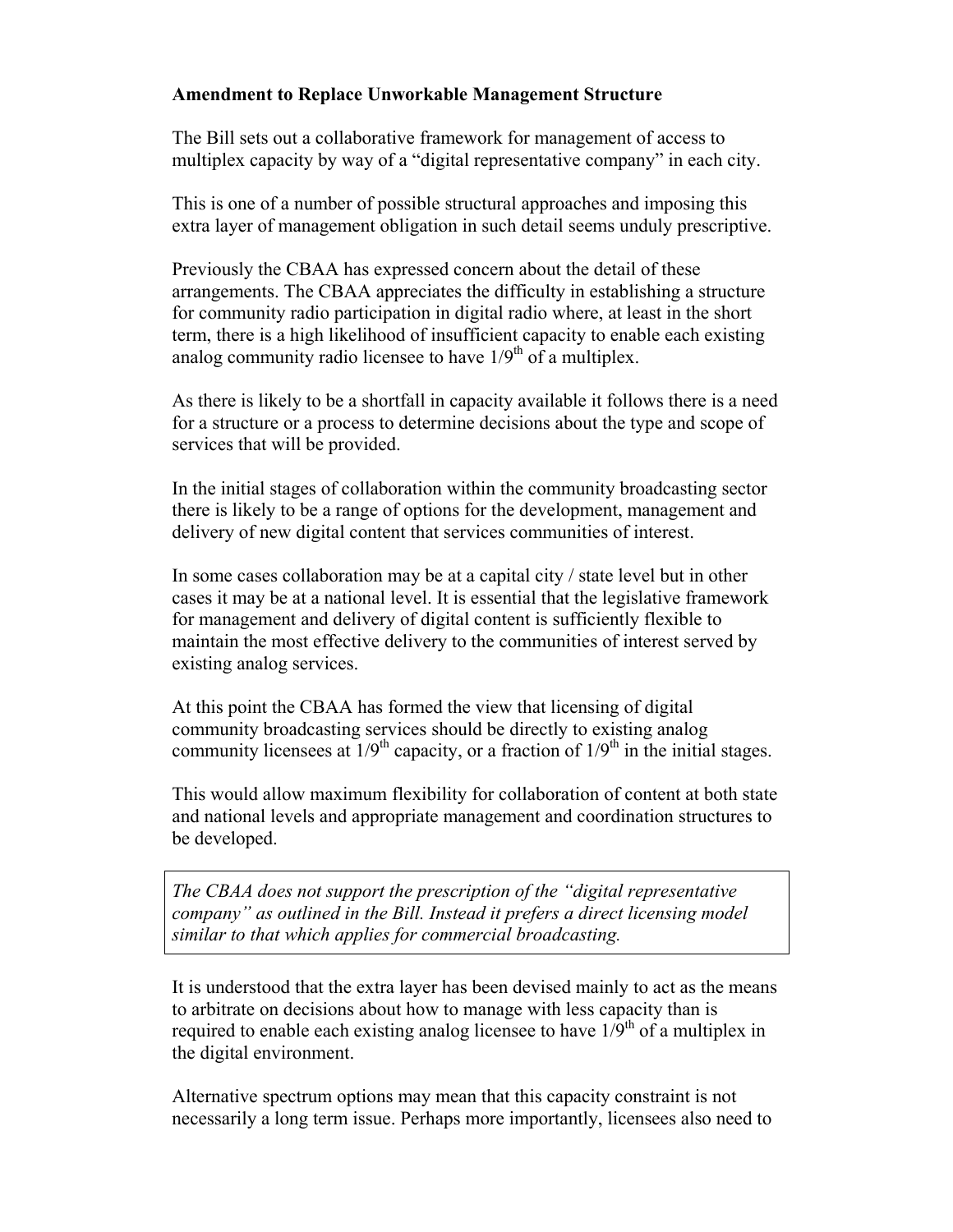have surety that their digital service is not beholden to an extra layer of management agreement between services in a market.

The CBAA perspective is that it is most likely that collaboration to provide new and innovative services will arise through "communities of interest" that enable program and content exchange across markets. In the immediate term that will enable new and innovative content to be generated by the leveraging of collective resources.

Digital licences held directly as an adjunct by existing analog licensees (or a newly licensed digital only community broadcasting licensee) are most definitely preferred.

The extra layer of city based companies is judged to be onerous and unwieldy, needing newly created management entities.

In the absence of the extra layer of digital representative companies the existing management entities in the community broadcasting sector are well placed to take on the following roles.

*Digital Community Broadcasting Licence* 

*Held as an adjunct by existing analog community broadcasting licensees or, in the future, awarded by ACMA to new digital only community broadcasting licensees. That is, a similar arrangement as for commercial radio licensees.* 

*Where there are more eligible licensees seeking*  $1/9<sup>th</sup>$  *capacity than there is capacity available then decisions on allocation of 1/9th capacity or fractions thereof will be determined by processes developed by the industry body and documented in Guidelines and registered with the ACMA.* 

*Community Broadcasting Representation, Multiplex Licence* 

*Nominee/s as appointed by a process determined by the industry body and registered with ACMA.* 

# **Other Technologies**

The Bill is clearly drafted with the presumption of Eureka 147 DAB/DMB technology. The reasons for the focus on EU147 at this time are understood and agreed. It seems likely that other technologies may also have relevance to the radio industry, including Digital Radio Mondiale (DRM) and Digital Video Broadcasting, Handheld (DVB-H).

Since we last made comments of this nature it seems the Bill may have been examined to ensure that licensing of near term future alternate technologies for radio purposes is not excluded or made inadvertently difficult.